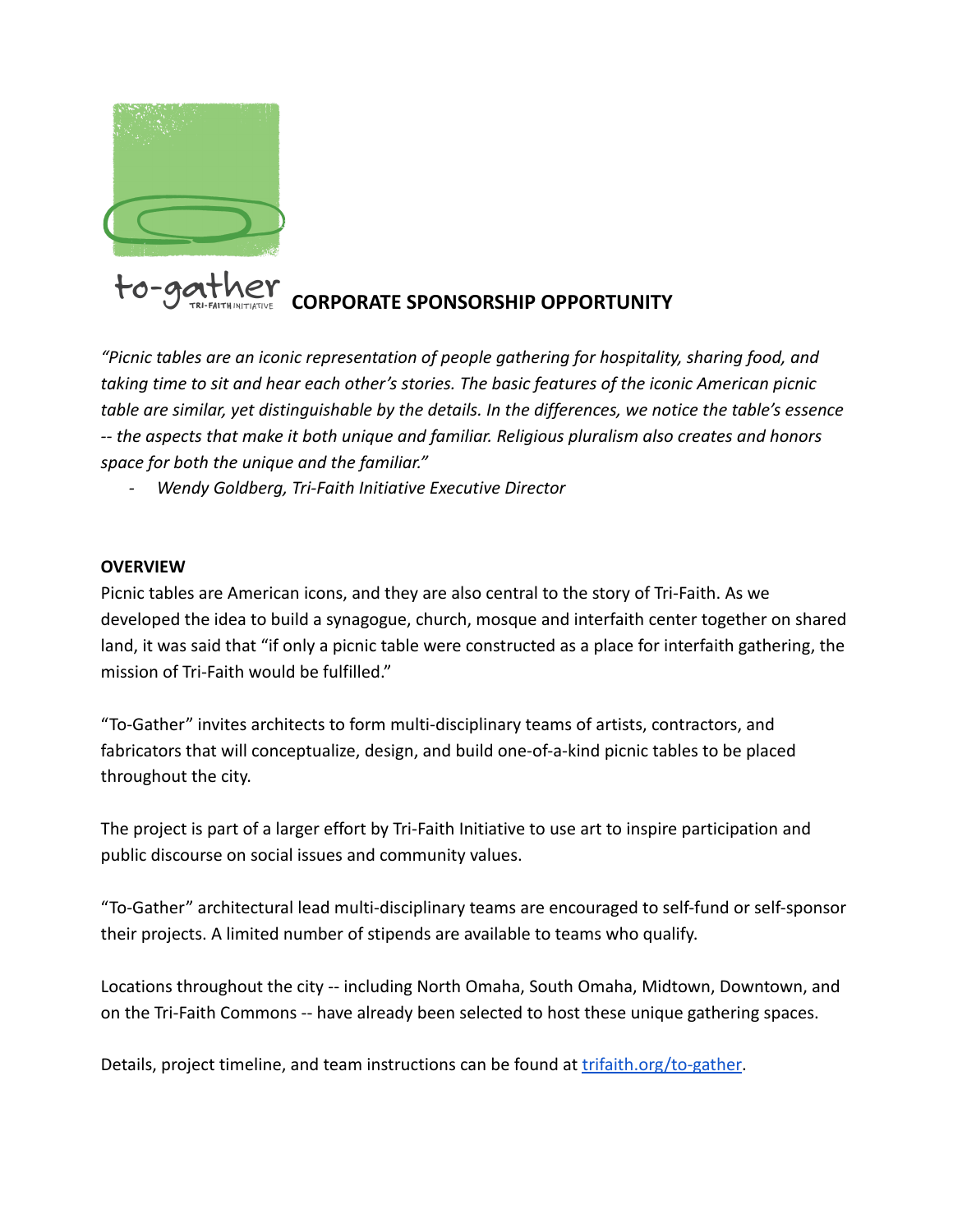# **CORPORATE SPONSORSHIP**

We invite your sponsorship at the level of \$5,000.

Contact Wendy Goldberg at [wgoldberg@trifaith.org](mailto:wgoldberg@trifaith.org), or Carol Russell at [carol@rickandcarolrussell.com](mailto:carol@rickandcarolrussell.com) for more information on the benefits of sponsoring this extraordinary project.

# **PROJECT PARTICIPANTS WILL BE ASKED TO:**

Submit a "To-Gather" picnic table design proposal for a table to be placed in a public site to cultivate gathering, sharing stories, food, and collaboration. (Locations to be determined.)

This process includes:

- 1. Submit design compliance to all maintenance, safety, and load-bearing specifications as provided.
- 2. Design, fabricate and install as outlined at April 15 Informational call.
	- $\circ$  One table and benches to seat approximately 8-12 people (roughly 5'wide x 12'long)
	- Specify table foundation preference:
		- 12' x 15' concrete pad
		- (4) 24" diameter footings
- 3. (Optional) Apply for a stipend. Stipends may vary depending upon need, ranging from \$2,500-\$5,000.

# **PROJECT TIMELINE**

- ❏ MAY 21: Architecture firms notified of site assignment.
- ❏ JUNE 11: Deadline for submitting construction and design drawings for sculptural picnic tables, plus specifications for any footings/foundations to review committee. Submit signed agreement confirming design with Tri-Faith and nonprofit partner.
- ❏ JUNE 25: Progress report due to review committee, outlining construction team, proposed timeline and schedule for construction and installation between June 25 - July 30. Teams will receive up to \$5,000 to subsidize the construction and design costs of their sculptural picnic tables, including footing and foundations.
- ❏ JULY 19-30: Teams install tables at assigned sites, including any footings/foundations.
- ❏ JULY 19-AUGUST 1: To-Gather PR Campaign.
- ❏ AUGUST 1: Public dedication part of Tri-Faith Picnic on the Commons.